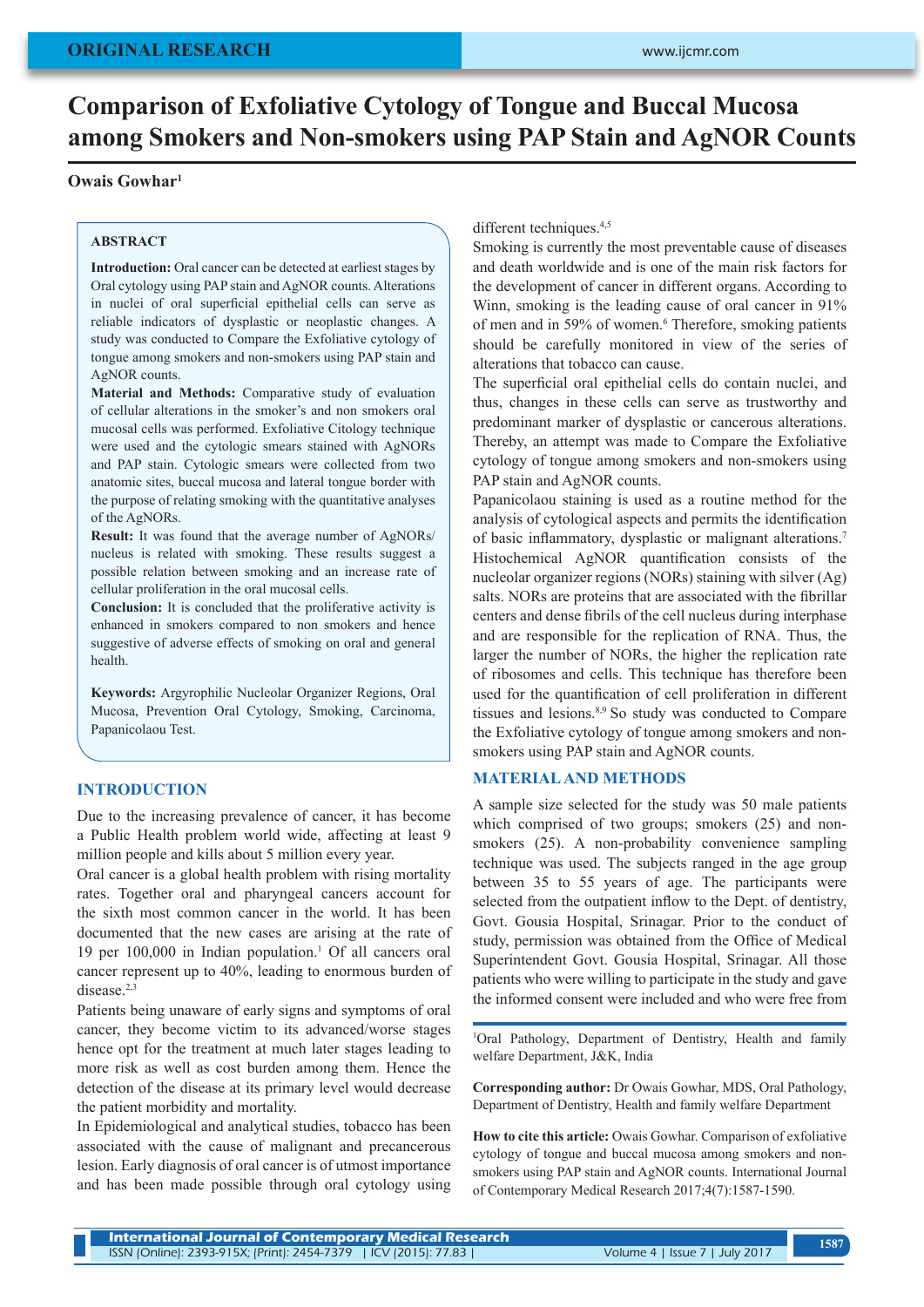any oral lesions (benign or malignant). The subjects were divided in two groups as smokers and non-smokers. Subjects who smoked 25 cigarettes or more per day since 20 years were considered as Smokers and those who never smoked were grouped as non-smokers. The cytologic study samples were obtained from the oral mucosa and lateral borders of tongue. In order to remove debris from oral cavity, patient was instructed to wash his mouth with water. Gross debris on was removed with moist cotton swabs. A wet wooden spatula was used to collect Squamous epithelial cells from buccal mucosa and lateral borders of the tongue and a uniform thin smear in circular motion was made on a dry and clean conventional glass slide. All smears were instantly fixed with a fixative and were send for rapid Papanicolaou and AgNOR staining (Singh Path Lab, Delhi), which consumed less time and gave comparable staining characteristics as that of conventional technique. AgNORs were stained according to the method recommended by the International Committee on AgNOR Quantitation.

NORs were directly counted under a light microscope according to the parameters established by Crocker et al., i.e., well-defined black dots in the nucleus were counted, with aggregations (overlapping or fused black dots) being considered a single structure.

Statistical analysis: The data was subjected to statistical analysis using chi-square test and mean standard deviation, with the level of significance set at 5%.

#### **RESULTS**

Comparison of the mean number of AgNORs showed a significant difference between nonsmokers  $(2.112 \pm 0.245)$ AgNORs/nucleus) and smokers  $(3.463 \pm 0.247 \text{ AgNORS}/$ nucleus) (t = 7.11, d.f. = 49, P =  $0.0001$ ).

To evaluate the proliferative activity, the percentage of cells with more than three AgNORs per nucleus was evaluated in the 25 smokers and 25 nonsmokers. The mean percentage of cells with more than three AgNORs per nucleus was higher in smokers (44.5  $\pm$  12.2%) than in nonsmokers (17.4)  $\pm$  7.0%), with significant difference (t = 8.60, d.f. = 49, P = 0.0001. (Figure 1)

The influence of the duration of smoking on proliferative activity was evaluated by dividing smoking patients into four groups: group I: 21–30 years; group II: 31– 40 years; group III: 41–50 years; group IV: 51 years or more. The mean number of AgNORs per nucleus and the respective standard deviation were determined for each group and the results are depicted in Table 1. No significant difference in mean AgNOR number per nucleus was observed between groups II and III. No comparisons of groups II and III with groups I and IV were performed because of the small sample size of the latter groups  $(n = 2)$ .

In the smoking group, 22 (88%) slides were classified as Papanicolaou class II, whereas the three remaining slides were class I. In the nonsmoking group, 5 (20%) slides were classified as class II and 20 (80%) as class I. The number of AgNORs was also determined in smokers and nonsmokers divided according to cytologic evaluation and the results are

| <b>Groups</b>                                             | <b>Duration of</b><br>smoking (years) | <b>Patients</b><br>$(n = 25)$ | AgNORs/<br>nucleus |  |
|-----------------------------------------------------------|---------------------------------------|-------------------------------|--------------------|--|
|                                                           | $21 - 30$                             | $3(12\%)$                     | $3.01 \pm 0.567$   |  |
| Н                                                         | $31 - 40$                             | 16(64%)                       | $3.52 \pm 0.265$   |  |
| Ш                                                         | $41 - 50$                             | 4(16%)                        | $3.56 \pm 0.422$   |  |
| IV                                                        | > 51                                  | 2(8%)                         | $3.03 \pm 0.208$   |  |
| Table-1: Mean of AgNORs per nucleus among smokers classi- |                                       |                               |                    |  |
| fied according to the duration of smoking (in years).     |                                       |                               |                    |  |

| <b>Patients</b>                                               |                   | <b>Cytological aspects</b> |  |  |
|---------------------------------------------------------------|-------------------|----------------------------|--|--|
|                                                               | <b>Class I</b>    | <b>Class II</b>            |  |  |
| <b>Smokers</b>                                                | $3.101 \pm 0.215$ | $3.376 \pm 0.319$          |  |  |
| Non smokers                                                   | $2.540 \pm 0.311$ | $2.711 \pm 0.301$          |  |  |
| Table-2: Number of AgNORs per nucleus in smears from          |                   |                            |  |  |
| smokers and non-smokers classified according to the cytologic |                   |                            |  |  |
| evaluation.                                                   |                   |                            |  |  |



**Figure-1:** AgNOR quantification. (a) Smear obtained from a nonsmoking patient (b) Smear obtained from a smoking patient.



**Figure-2:** PAP staining. Ist Slide classified as class I and 2nd Slide classified as class II.

shown in Table 2. Figure-2.

### **DISCUSSION**

There is a need for studies that direct towards oral cancer prevention and control measures and to the development of strategies that increase the population participation.10 Monitoring the appearance of lesions in specific groups that may be classified as risk groups is an effective method of preventing cancer.11 Dysplasia and early carcinomas are asymptomatic and commonly misinterpreted as benign lesions or innocuous oral problems. The inconspicuous nature of these lesions or misleading perception of practitioners may primarily be responsible for the advanced stages of these tumors at the time of discovery.<sup>12</sup> So, a reasonable approach is required for the prompt detection at early stages of the fatal disease so as to prevent and control it well in time.

In the present study, tongue and buccal mucosa was used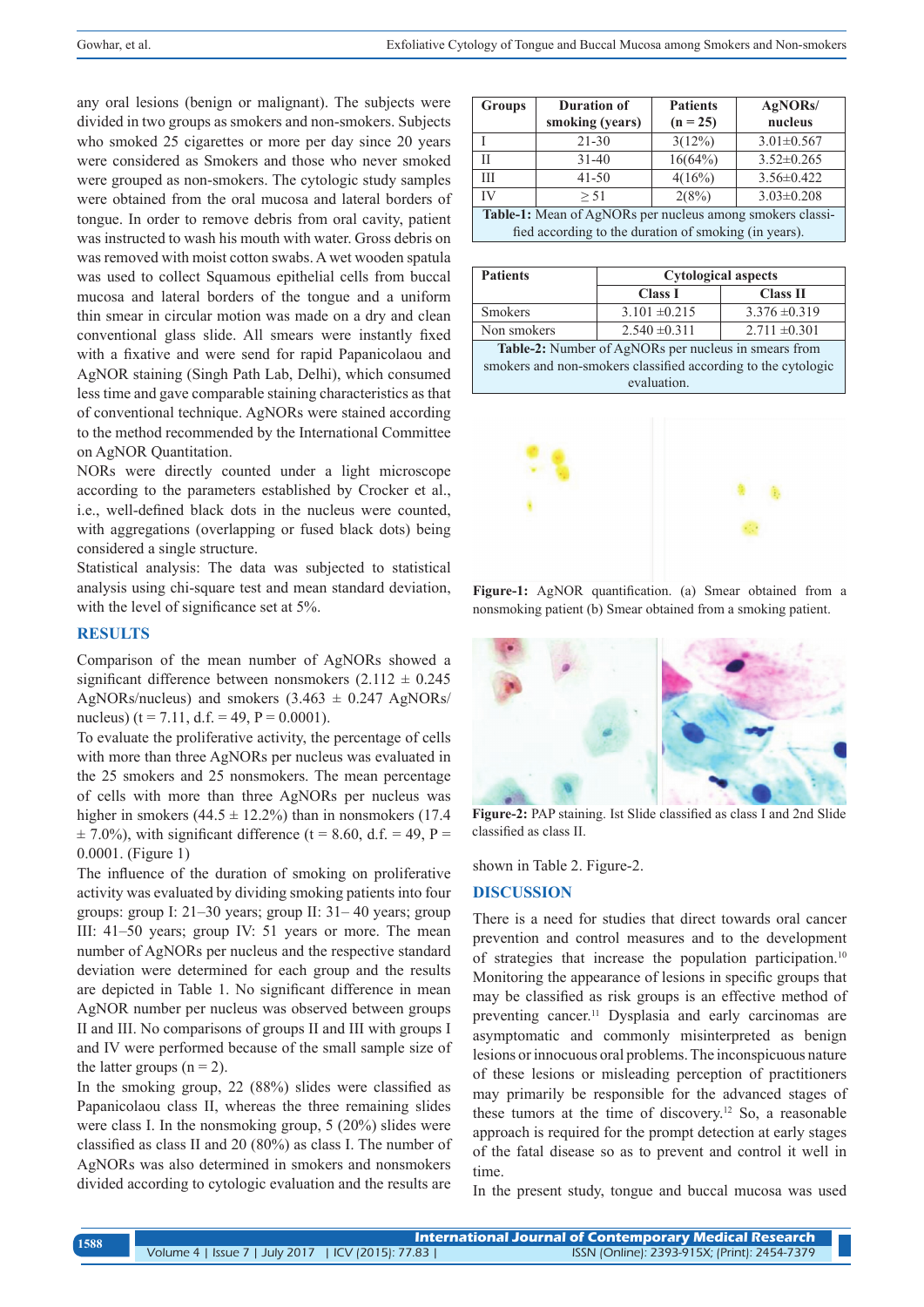for collection of the sample as in previous studies the buccal mucosa and tongue were the most frequently involved sites while the palate was the least commonly involved site.13 In united states posterior lateral border and ventral surface of the tongue were mostly effected, while in India anterior two third of the tongue was the commonly involved sites.<sup>14</sup>

In the present study, the samples taken from lateral border of tongue were analysed by both AgNOR and Papanicolaou staining. The histochemical AgNOR quantification showed a significantly higher proliferative activity in smokers compared to nonsmokers.

Different markers of cell proliferation have been used as an supporting tool in the diagnosis of oral cancer in previous studies as these cell proliferation markers are of great significance for the understanding of cellular alterations. However, studies which analyze the cell proliferation markers by exfoliative cytology are limited.<sup>15-17</sup>

AgNORs were observed as well distinct black dots inside the nucleoli in the present study.16,17 Higher proliferative activity was found in smoking patients by AgNOR quantification. These results showed the significance of exfoliative cytology; however the technical accuracy of staining of the smears by the AgNOR method should be improved to allow its regular application.

As far as the mean number of AgNORs per nucleus is concerned, a significance difference was found when compared between smokers and nonsmokers. These findings were in accordance to the results found by Sethi and Shah and Orellana-Bustos et al.<sup>18,19</sup>

On comparing the mean number of AgNORs per nucleus as per the duration of smoking, no significant difference was found. These results were similar to the previous study done by Cancado et al.<sup>8</sup>

In the present study a significantly higher mean percentage of cells with more than three AgNORs per nucleus was seen in smokers than nonsmokers showing the increased proliferative activity among smokers.<sup>9</sup>

The results of the present study suggest that cigarette smoking produces alterations in the mechanisms of cell growth control. In previous studies,tobacco has been considered to be an initiating factor in the process of oral carcinogenesis, which is frequently associated with alcohol as a promoting factor.<sup>21</sup> In response to the smoking the oral mucosal cells show higher proliferation hence being susceptible to the hazards of tobacco use. The results of the present study show that there are alterations produced in the process of cell growth control among cigarette smokers. In the process of carcinogenesis, the use of tobacco has been regarded as an initiative factor which is aggravated by alcohol consumption.

## **CONCLUSION**

It is concluded that the proliferative activity is enhanced in smokers compared to non smokers and hence suggestive of adverse effects of smoking on oral and general health. Thus PAP and AgNORs quantification is of utmost significance in cancer screening at much earlier stage and hence useful in

prevention and treatment of oral cancer.

## **REFERENCES**

- 1. Warnakulasuriya S, Tilakaretne WM. Potentially malignant disorders. In: Silverman S Jr, Thongprasom K, Warnakulasuriya S, editors. Oral Medicine and Pathology: A Guide to Diagnosis and Management. New Delhi: Jaypee Brothers Medical Publishers; 2014. pp. 268–70.
- 2. Mehrotra R, Gupta A, Singh M, Ibrahim R. Application of cytology and molecular biology in diagnosing premalignant or malignant oral lesions. Mol Cancer. 2006;5:11.
- 3. Mehrotra R, Singh MK, Pandya S, Singh M. The use of an oral brush biopsy without computer-assisted analysis in the evaluation of oral lesions: A study of 94 patients. Oral Surg Oral Med Oral Pathol Oral Radiol Endod. 2008;106:246–53.
- 4. Hegde V. Cytomorphometric analysis of squames from oral premalignant and malignant lesions. J Clin Exp Dent. 2011;3:e441–4.
- 5. Patel PV, Kumar S, Kumar V, Vidhya G. Quantitative cytomorphometric analysis of exfoliated normal gingival cells. J Cytol. 2011;28:66–72.
- 6. Winn DM. Tobacco use and oral diseases. J Dent Educ. 2001;65:306–12.
- 7. Almeida JD, Cabral LAG, Branda˜o AAG. Exfoliative cytology as a diagnostic method in Stomatology. J Dent Res. 1994;73:765.
- 8. Cancado RP, Yurgel LS, Sant'anna F. Evaluation of the nucleolar organizer regions associated proteins in exfoliative cytology of normal buccal mucosa. Effect of smoking. Oral Oncol. 2001;37:446–54.
- 9. Chattopadhyay A, Ray JG, Caplan DJ. AgNOR count as objective marker for dysplastic features in oral leukoplakia. J Oral Pathol Med. 2002;31:512–7.
- 10. Van Diest PJ, Burgal G, Baak JPA. Proliferation markers in tumors: interpretation and clinical value. J Clin Pathol. London. 1998; 51:716-724.
- 11. Metze K, Lorand-Metze I. Methods for analyzing AgNORs. J Clin Pathol. London. 1999;52:550.
- 12. Guggenheimer J, Verbin RS, Johnson JT, Horkowitz CA, Myers EN. Factors delaying the diagnosis of oral and oropharyngeal carcinomas. Cancer. 1989;64:932-5.
- 13. Ravi Mehrotra, MIAC, Mayank Kumar Singh, Shruti Pandya, and Mamta Singh. The use of an oral brush biopsy without computer-assisted analysis in the evaluation of oral lesions: a study of 94 Patients. Oral Surg Oral Med Oral Pathol Oral Radiol Endod. 2008; 106:246-53.
- 14. Air U, Bartsch H, Nair J. Alert for an epidemic of oral cancer due to use of the betel quid substitute Gutkha and Pan Masala: a review of agent and causative mechanisms. Mutagenesis. 2004;19:251-62.
- 15. de Sampaio H C, Loyola AM, Gomez RS, Mesquita RA. AgNOR count in exfoliative cytology of normal buccal mucosa: effect of smoking. Acta Cytol. 1999;43:117– 20.
- 16. Orellana-Bustos AI, Espinoza-Santander IL, Franco-Martınez ME, Lobos-James-Freyre N, Ortega-Pinto AV. Evaluation of keratinization and AgNORs counts in exfoliative cytology of normal mucosa from smokers